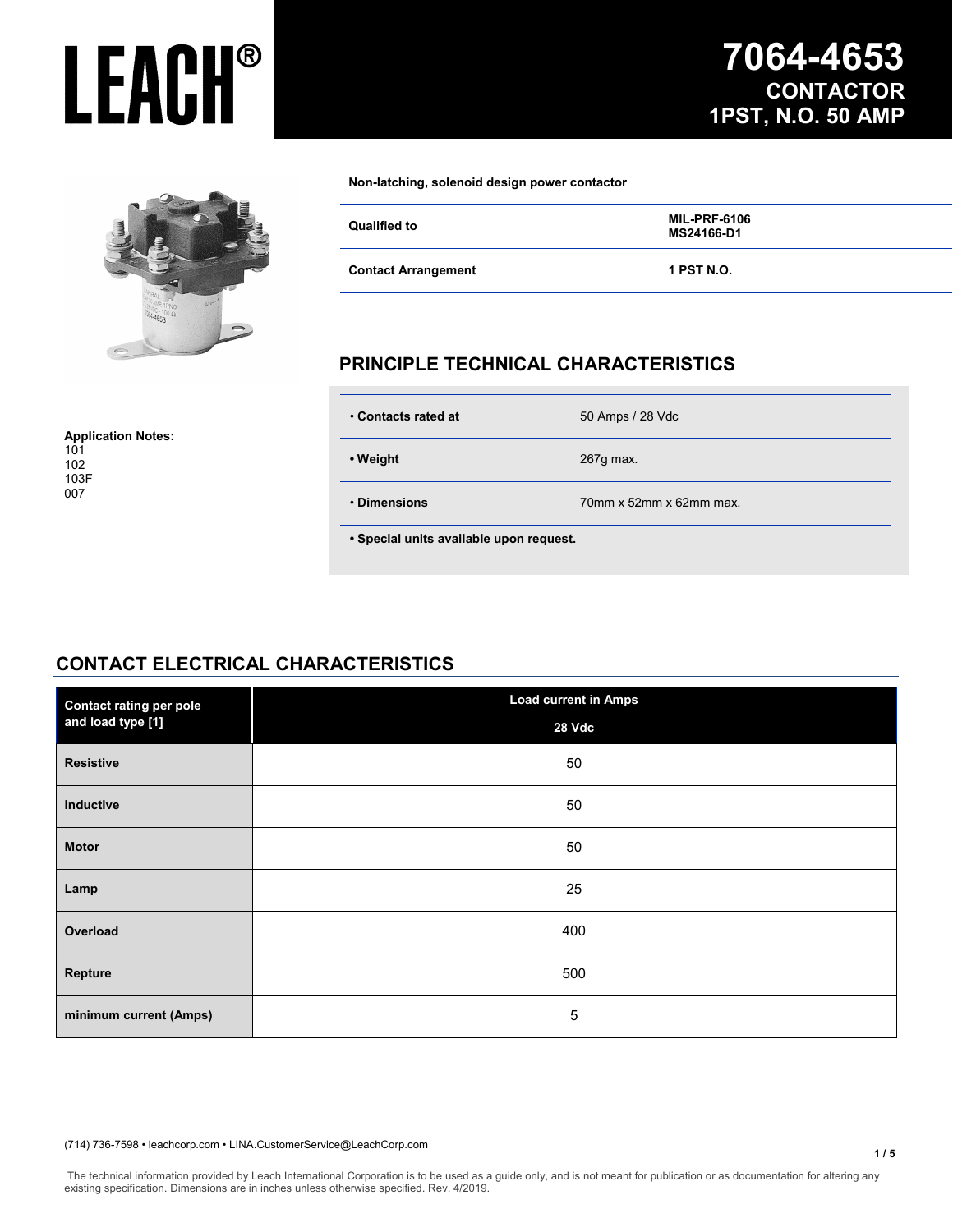### **COIL CHARACTERISTICS (Vdc)**

| Nominal operating voltage           | 28          |
|-------------------------------------|-------------|
| <b>Maximum operating voltage</b>    | 29          |
| Maximum pick-up voltage             | 18          |
| Maximum drop-out voltage            |             |
| Coil resistance ohms ±10% at +25° C | 94 $\Omega$ |
| Maximum coil current at +25° C      | $0.35$ Amp  |

### **GENERAL CHARACTERISTICS**

| Temperature range                                      | -55 $^{\circ}$ C to +71 $^{\circ}$ C |
|--------------------------------------------------------|--------------------------------------|
| Dielectric strength at sea level                       |                                      |
| - Circuits to ground and circuit to circuit            | 1250 Vrms / 50 Hz                    |
| - Across open contacts and coil to ground              | 1250 Vrms / 50 Hz                    |
| Dielectric strength at altitude 50,000 ft              | 500 Vrms / 50 Hz                     |
| Insulation resistance at 500 Vdc                       | $>$ 100 M $\Omega$                   |
| Sinusoidal vibration                                   | 2G / 55 to 500 Hz                    |
| <b>Shock</b>                                           | 25G                                  |
| Maximum contact opening time under vibration and shock | 2 ms                                 |
| Operate time at nominal voltage                        | 20 ms max                            |
| Release time at nominal voltage                        | 10 ms max                            |

Notes

- Applicable specification: MIL-PRF-6106

- Applicable standard number: MS24166-D1

- Special units available upon request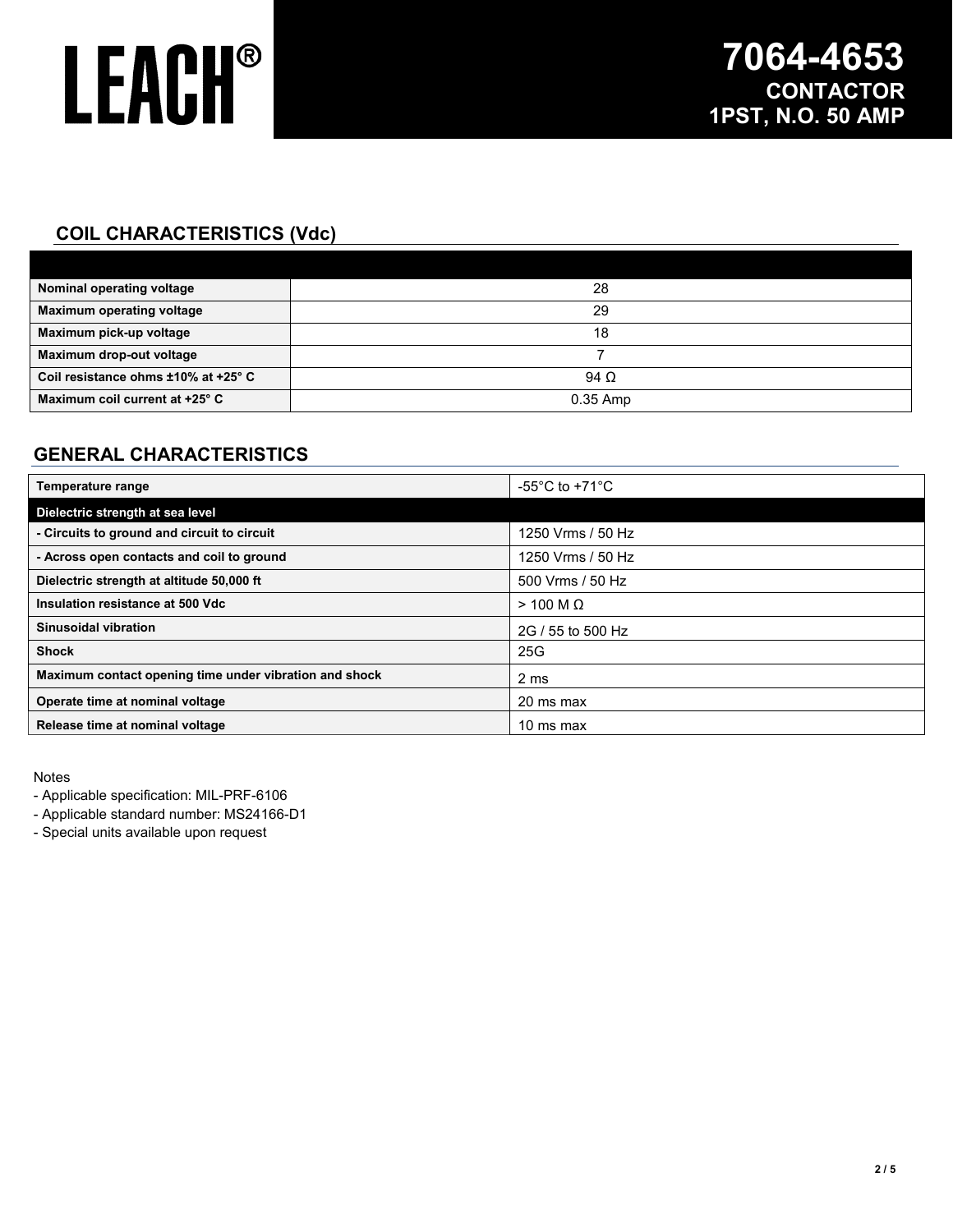

#### **SCHEMATIC DIAGRAM**

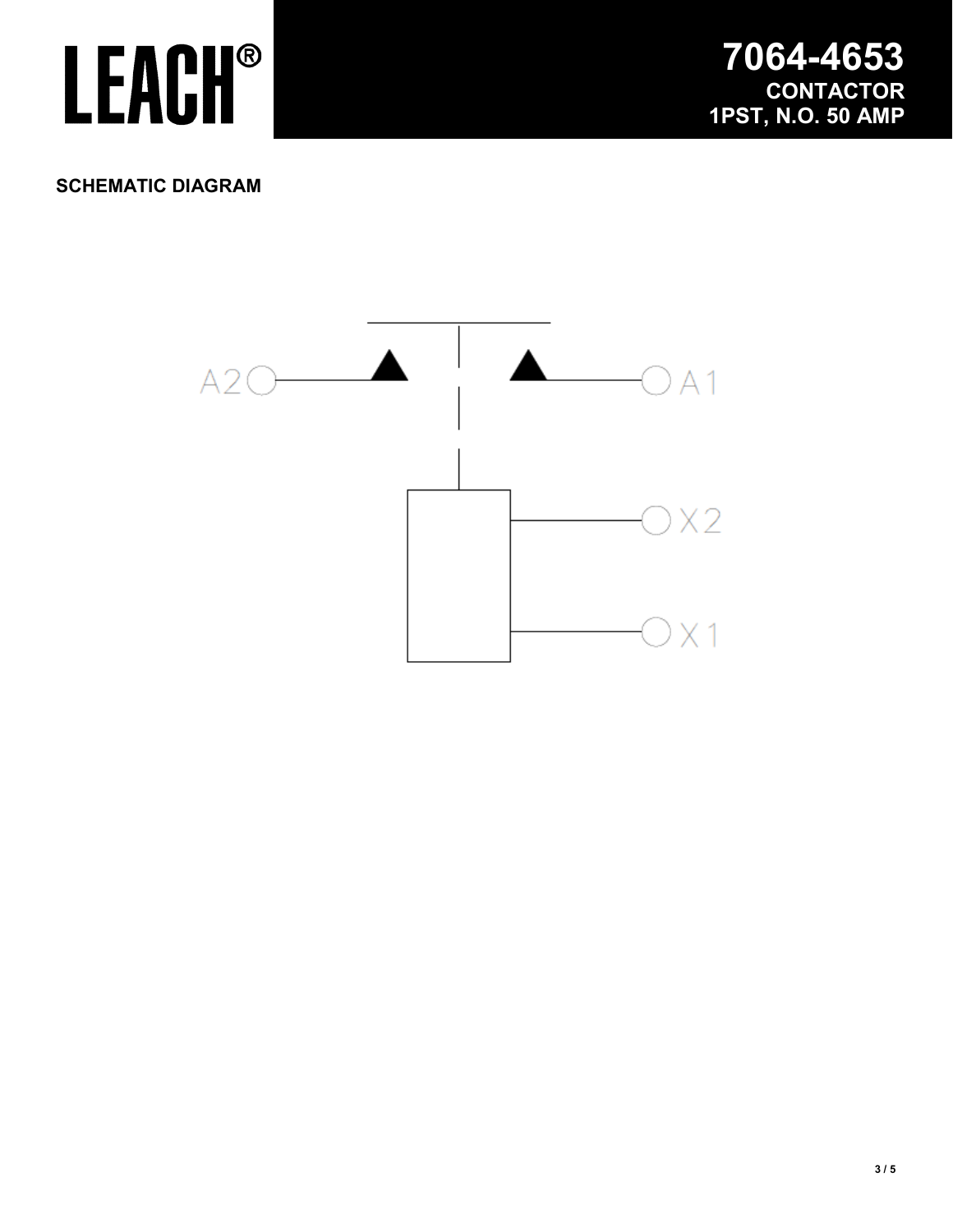### **7064-4653 CONTACTOR 1PST, N.O. 50 AMP**

Dimensions in milimeters Tolerances, unless otherwise specified: ±.079mm

#### **MOUNTING STYLES**